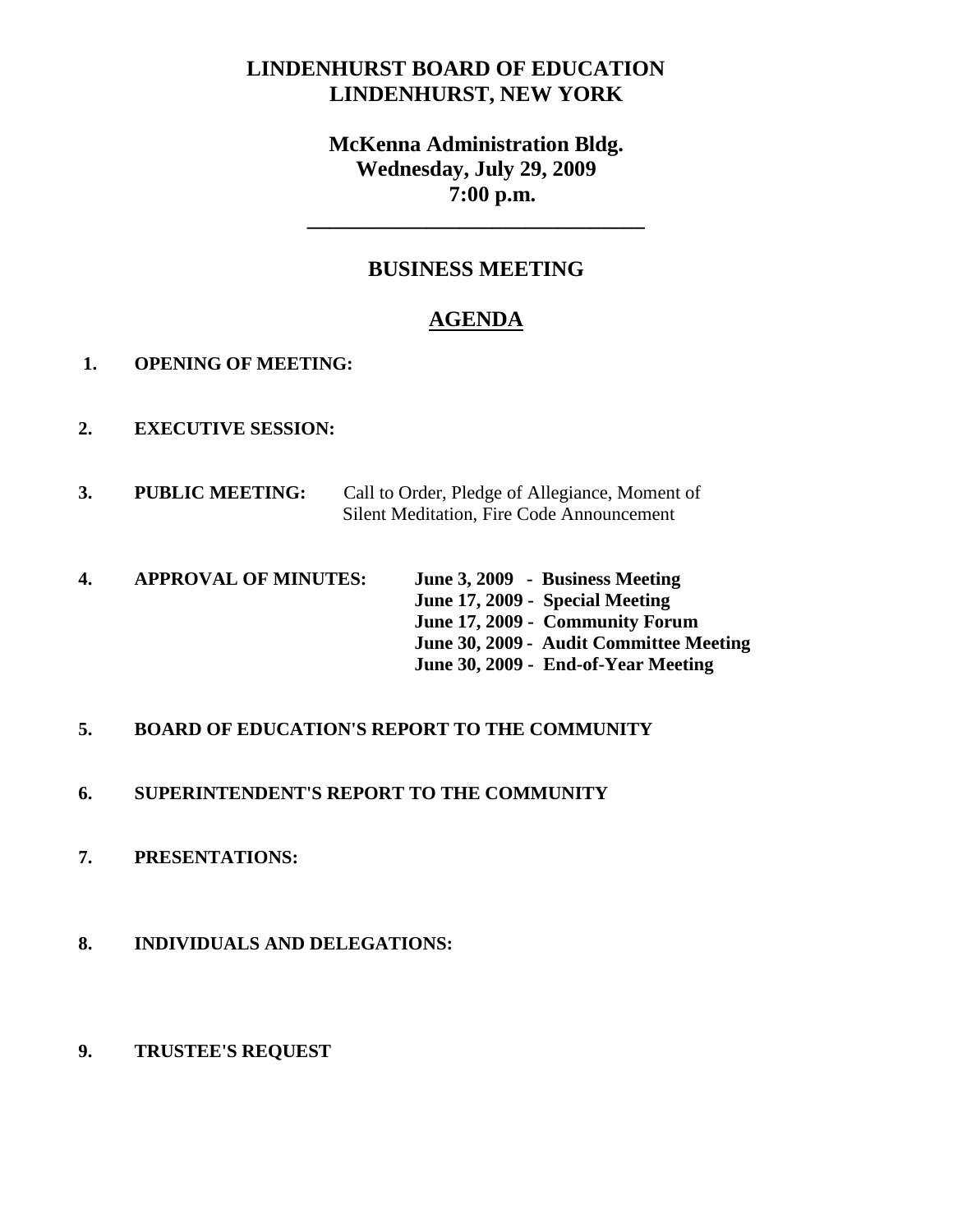## **10. SUPERINTENDENT'S RECOMMENDATIONS**

#### **a. Recommendation: OBSOLETE EQUIPMENT**

Recommended Action: Upon a motion made by \_\_\_\_\_\_\_\_\_\_\_\_\_\_\_\_\_\_\_, seconded by \_\_\_\_\_\_\_\_\_\_\_\_\_\_\_, the following resolution is offered

RESOLVED that the Board of Education, upon the recommendation of the Superintendent, approves the disposal of the following:

| <b>KELLUM</b> - 1 Scotsman Icemaker CM250AE-1E            |
|-----------------------------------------------------------|
| <b>S.H.S.</b> - 858 Various Math textbooks – See attached |
| W. GATES - Various library books – See attached           |

Note: See enclosed.

Vote on the motion: Yes:

No:

Abstained:

Motion carried/defeated.

#### **b. Recommendation: ABOLISHED POSITION**

Recommended Action: Upon a motion made by seconded by \_\_\_\_\_\_\_\_\_\_\_\_\_\_, the following resolution is offered

RESOLVED that the Board of Education, upon the recommendation of the Superintendent, approves the following:

WHEREAS, on June 30, 2009, the Board of Education resolved to abolish the position of the least senior Administrator, Danielle Grandin, based upon economy and efficiency; and

WHEREAS, it has now been determined that the District will receive ARRA/IDEA Funds sufficient to cover the cost and expense of continuing such administrator in the aforementioned position, and

NOW THEREFORE, the aforesaid motion is hereby rescinded effective immediately as to the abolishment of the position of Danielle Grandin.

Vote on the motion: Yes:

No:

Abstained:

Motion carried/defeated.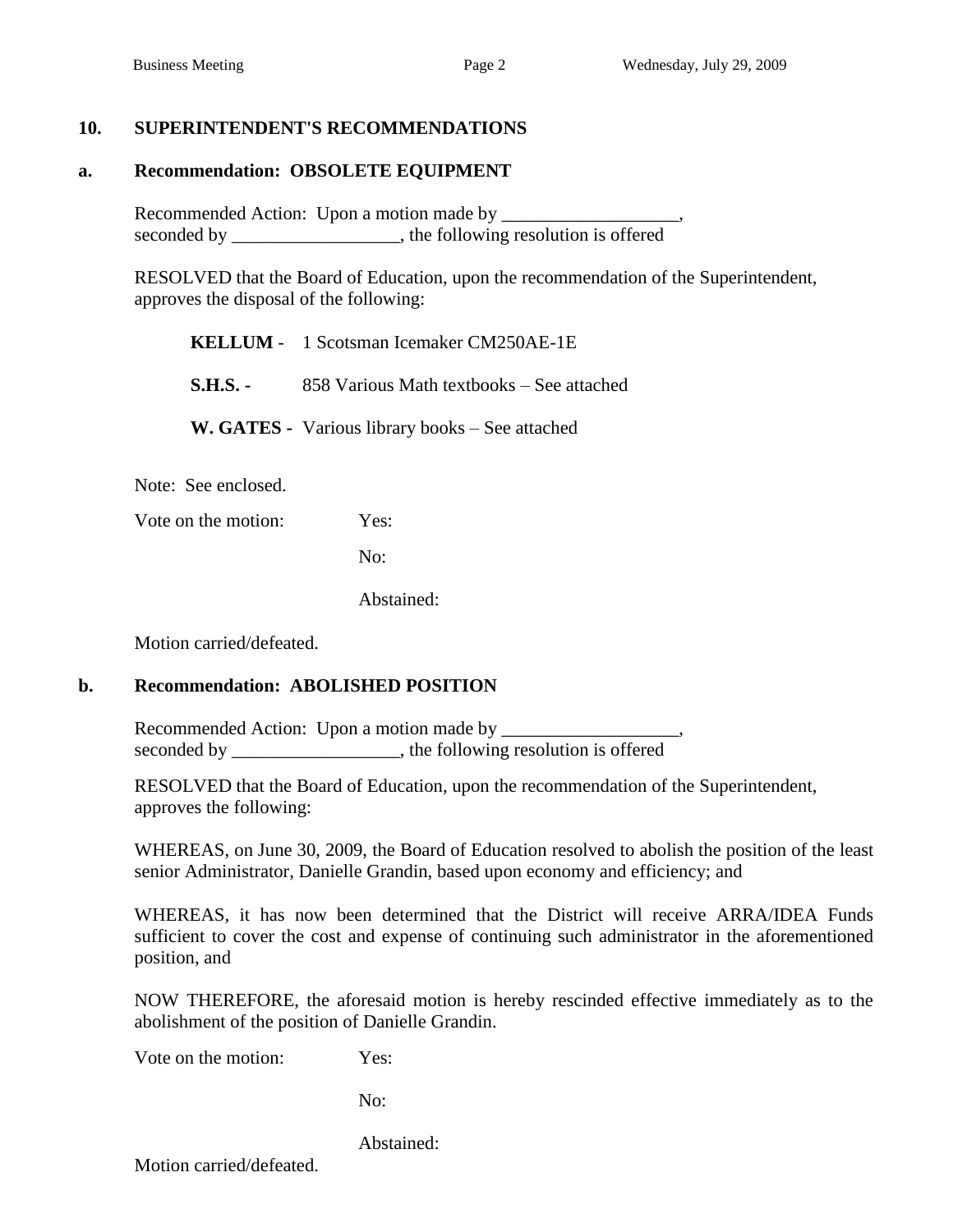# **c. Recommendation: INSPECTORS FOR AUGUST 12, 2009 (Transportation Vote)**

Recommended Action: Upon a motion made by \_\_\_\_\_\_\_\_\_\_\_\_\_\_\_\_\_\_\_, seconded by \_\_\_\_\_\_\_\_\_\_\_\_\_\_, the following resolution is offered

RESOLVED that the Board of Education, upon the recommendation of the Superintendent, Approve the following list of inspectors who will be working on August 12, 2009, during the Transportation Vote, along with the five (5) Building Leaders on the Board of Registration for the hourly rate of \$10.00.

## **Albany**

| Carol Brielmeier                             | <b>Madeline Costello</b>                 | Donald Doyle<br><b>Barbara Miller</b> |
|----------------------------------------------|------------------------------------------|---------------------------------------|
| <b>Frances Higgins</b>                       | Ronald Higgins                           |                                       |
| <b>Bower</b>                                 |                                          |                                       |
| Jennie Amendola<br><b>Betty Dice</b>         | Jane Carter<br><b>Babette Smith</b>      | Louise Cordiero                       |
| <b>Daniel</b>                                |                                          |                                       |
| Vincent Abrusci<br><b>Frances Poeggel</b>    | Kathleen Herringer                       | Gertrude McKenna                      |
| <b>Middle School</b>                         |                                          |                                       |
| <b>Christine April</b><br>Linda Sicilia      | <b>Todd Empringham</b><br>Grace Zampella | <b>Yvonne Kelly</b>                   |
| <b>Rall</b>                                  |                                          |                                       |
| <b>Jack Hunsucker</b><br><b>Arlene Noren</b> | Rosemarie Lind<br>Lillian Pigott         | Evelyn Miller                         |
| Vote on the motion:                          | Yes:                                     |                                       |
|                                              | No:                                      |                                       |
| Motion carried/defeated.                     | Abstained:                               |                                       |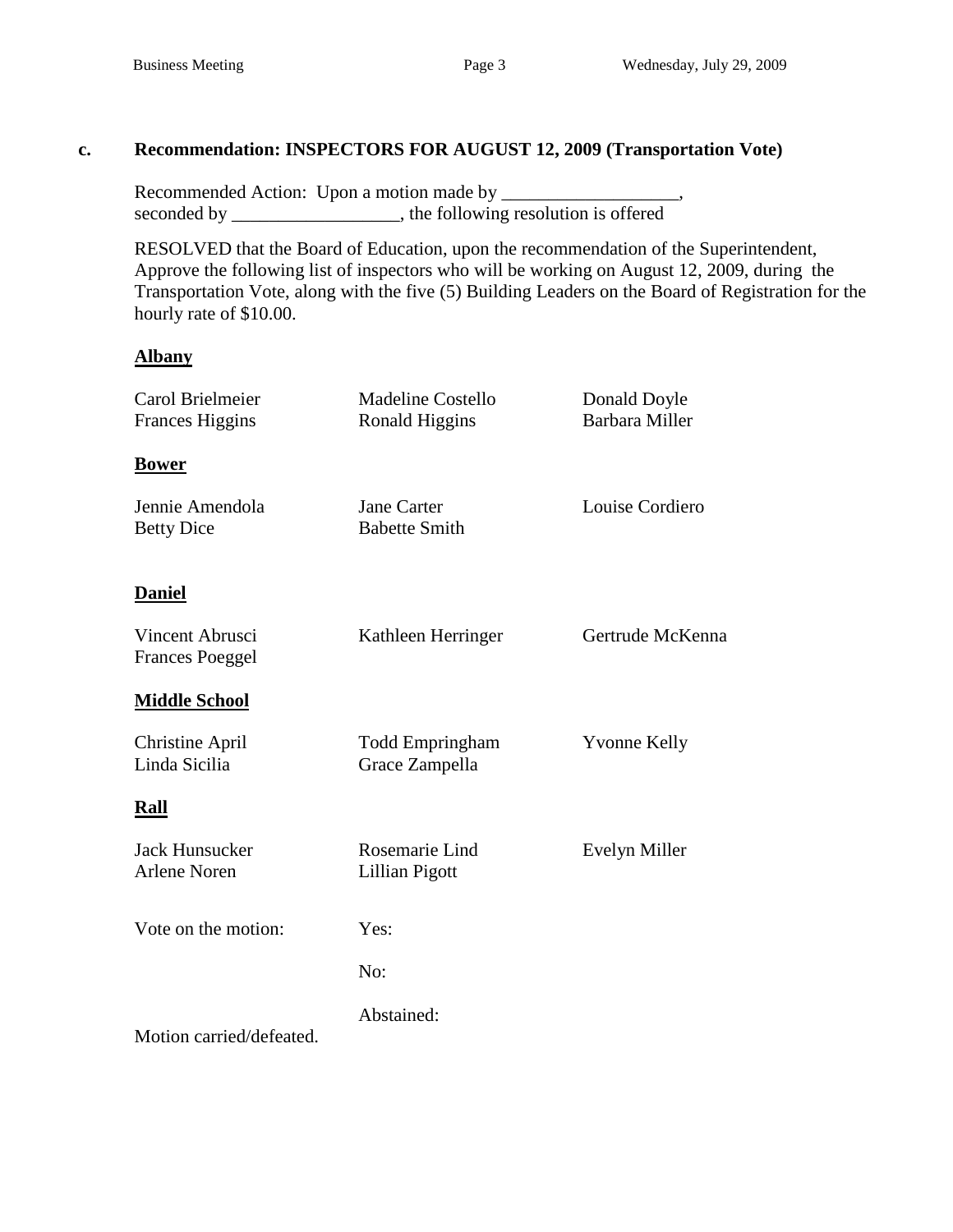# **d. Recommendation: SUSAN ALLAR**

Recommended Action: Upon a motion made by \_\_\_\_\_\_\_\_\_\_\_\_\_\_\_\_\_\_\_, seconded by \_\_\_\_\_\_\_\_\_\_\_\_\_\_\_, the following resolution is offered

WHEREAS, Susan Allar, has tendered her resignation as a member of the professional staff of the Lindenhurst Public Schools as of June 30, 2009 for the purposes of retiring; and

WHEREAS, Susan Allar has served the school district faithfully from January 28, 1974 as an elementary teacher for a total of thirty-four and one half years, and

WHEREAS, Susan Allar discharged her duties to the best of her abilities; and

WHEREAS, by her efforts, the Lindenhurst schools functioned in a much more effective manner; and

WHEREAS, Susan Allar's colleagues, from all areas of the school community with whom she has been associated, recognize her services with esteem, now therefore, be it

RESOLVED, that by means of this testimonial on the occasion of her retirement, the Board of Education seeks to express its sincere appreciation for her service to the school district and to the children of the community, and takes this opportunity to join with her colleagues in extending best wishes for a happy retirement.

Vote on the motion: Yes:

No:

Abstained:

Motion carried/defeated.

# **e. Recommendation: RICHARD BIANCANIELLO**

Recommended Action: Upon a motion made by seconded by \_\_\_\_\_\_\_\_\_\_\_\_\_\_\_, the following resolution is offered

WHEREAS, Richard Biancaniello has tendered his resignation as a member of the professional staff of the Lindenhurst Public Schools as of June 30, 2009 for the purposes of retiring; and

WHEREAS, Richard Biancaniello has served the school district faithfully from January 8, 1973 as an English teacher for a total of thirty-five and a half years, and

WHEREAS, Richard Biancaniello discharged his duties to the best of his abilities; and

WHEREAS, by his efforts, the Lindenhurst schools functioned in a much more effective manner; and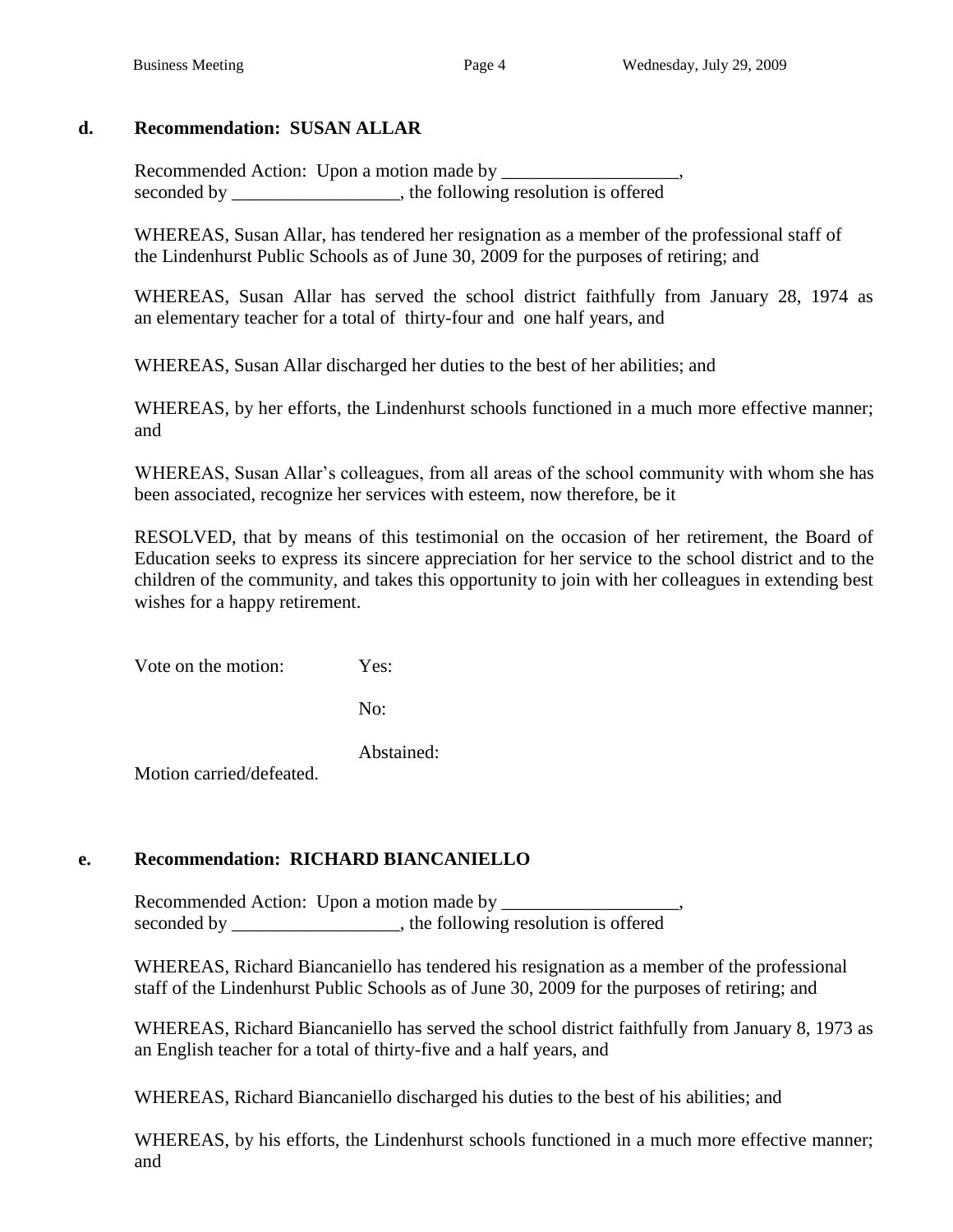WHEREAS, Richard Biancaniello's colleagues, from all areas of the school community with whom he has been associated, recognize his services with esteem, now therefore, be it

RESOLVED, that by means of this testimonial on the occasion of his retirement, the Board of Education seeks to express its sincere appreciation for his service to the school district and to the children of the community, and takes this opportunity to join with his colleagues in extending best wishes for a happy retirement.

Vote on the motion: Yes:

No:

Abstained:

Motion carried/defeated.

## **e. Recommendation: Nancy Kudder-Cheewing**

Recommended Action: Upon a motion made by \_\_\_\_\_\_\_\_\_\_\_\_\_\_\_\_\_\_\_, seconded by the following resolution is offered

WHEREAS, Nancy Kudder-Cheewing has tendered her resignation as a member of the professional staff of the Lindenhurst Public Schools as of June 30, 2009 for the purposes of retiring; and

WHEREAS, Nancy Kudder-Cheewing has served the school district faithfully from September 1, 1977 as a special education teacher for a total of thirty-two years, and

WHEREAS, Nancy Kudder-Cheewing discharged her duties to the best of her abilities; and

WHEREAS, by her efforts, the Lindenhurst schools functioned in a much more effective manner; and

WHEREAS, Nancy Kudder-Cheewing's colleagues, from all areas of the school community with whom she has been associated, recognize her services with esteem, now therefore, be it

RESOLVED, that by means of this testimonial on the occasion of her retirement, the Board of Education seeks to express its sincere appreciation for her service to the school district and to the children of the community, and takes this opportunity to join with her colleagues in extending best wishes for a happy retirement.

Vote on the motion: Yes:

No:

Abstained:

Motion carried/defeated.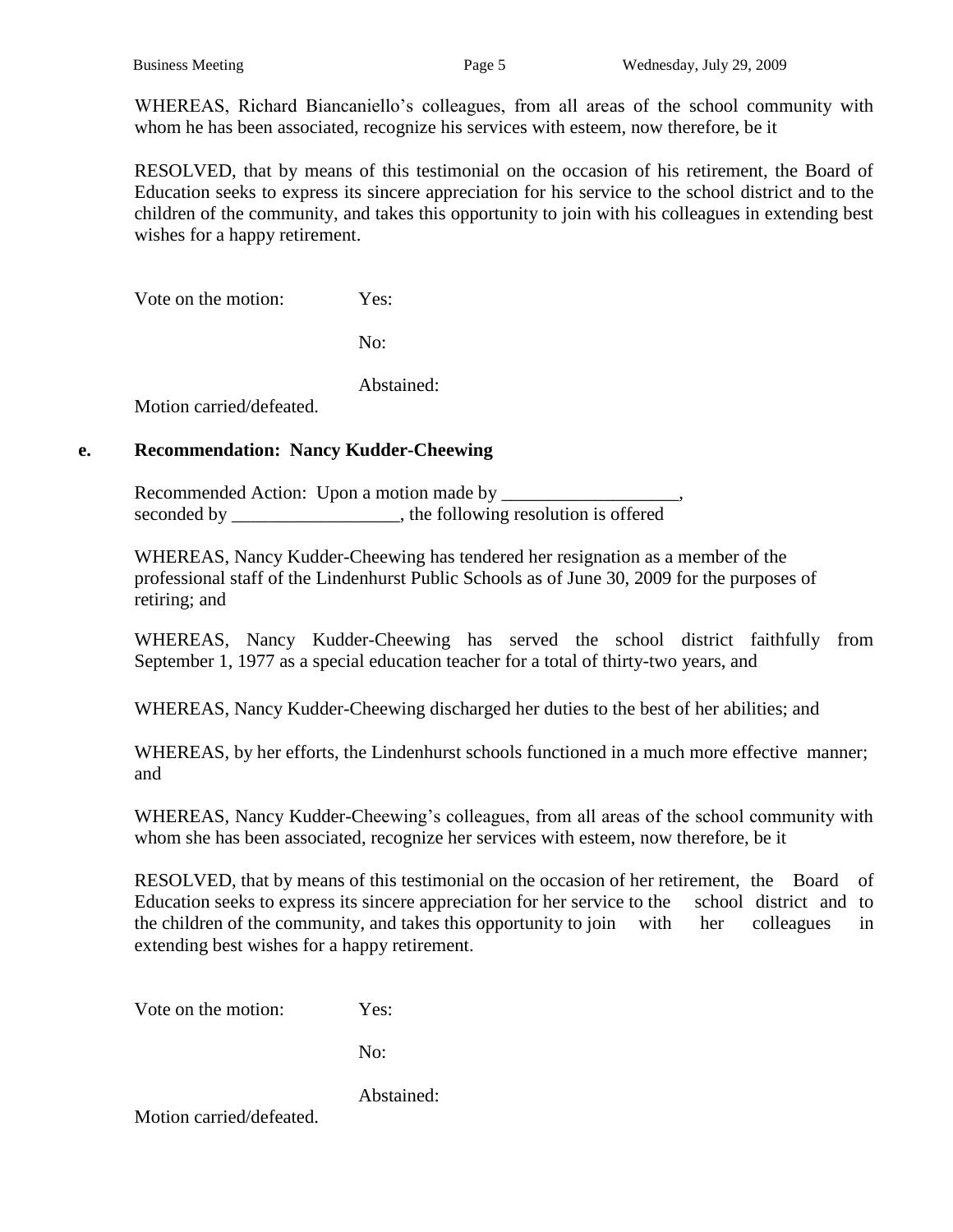## **f. Recommendation: LILLIAN LACHKY**

Recommended Action: Upon a motion made by \_\_\_\_\_\_\_\_\_\_\_\_\_\_\_\_\_\_\_, seconded by the following resolution is offered

WHEREAS, Lillian Lachky has tendered her resignation as a member of the professional staff of the Lindenhurst Public Schools as of June 30, 2009 for the purposes of retiring; and

WHEREAS, Lillian Lachky has served the school district faithfully from September 1, 1978 as an art teacher for a total of thirty-one years, and

WHEREAS, Lillian Lachky discharged her duties to the best of her abilities; and

WHEREAS, by her efforts, the Lindenhurst schools functioned in a much more effective manner; and

WHEREAS, Lillian Lachky's colleagues, from all areas of the school community with whom she has been associated, recognize her services with esteem, now therefore, be it

RESOLVED, that by means of this testimonial on the occasion of her retirement, the Board of Education seeks to express its sincere appreciation for her service to the school district and to the children of the community, and takes this opportunity to join with her colleagues in extending best wishes for a happy retirement.

Vote on the motion: Yes:

No:

Abstained:

Motion carried/defeated.

#### **g. Recommendation: JOSEPH RUSSO**

Recommended Action: Upon a motion made by \_\_\_\_\_\_\_\_\_\_\_\_\_\_\_\_\_\_\_, seconded by the following resolution is offered

WHEREAS, Joseph Russo has tendered his resignation as a member of the professional staff of the Lindenhurst Public Schools as of June 30, 2009 for the purposes of retiring; and

WHEREAS, Joseph Russo has served the school district faithfully from November 8, 1979 as an In-School Suspension and Physical Education teacher for a total of twenty-nine years and eight months, and

WHEREAS, Joseph Russo discharged his duties to the best of his abilities; and

WHEREAS, by his efforts, the Lindenhurst schools functioned in a much more effective manner; and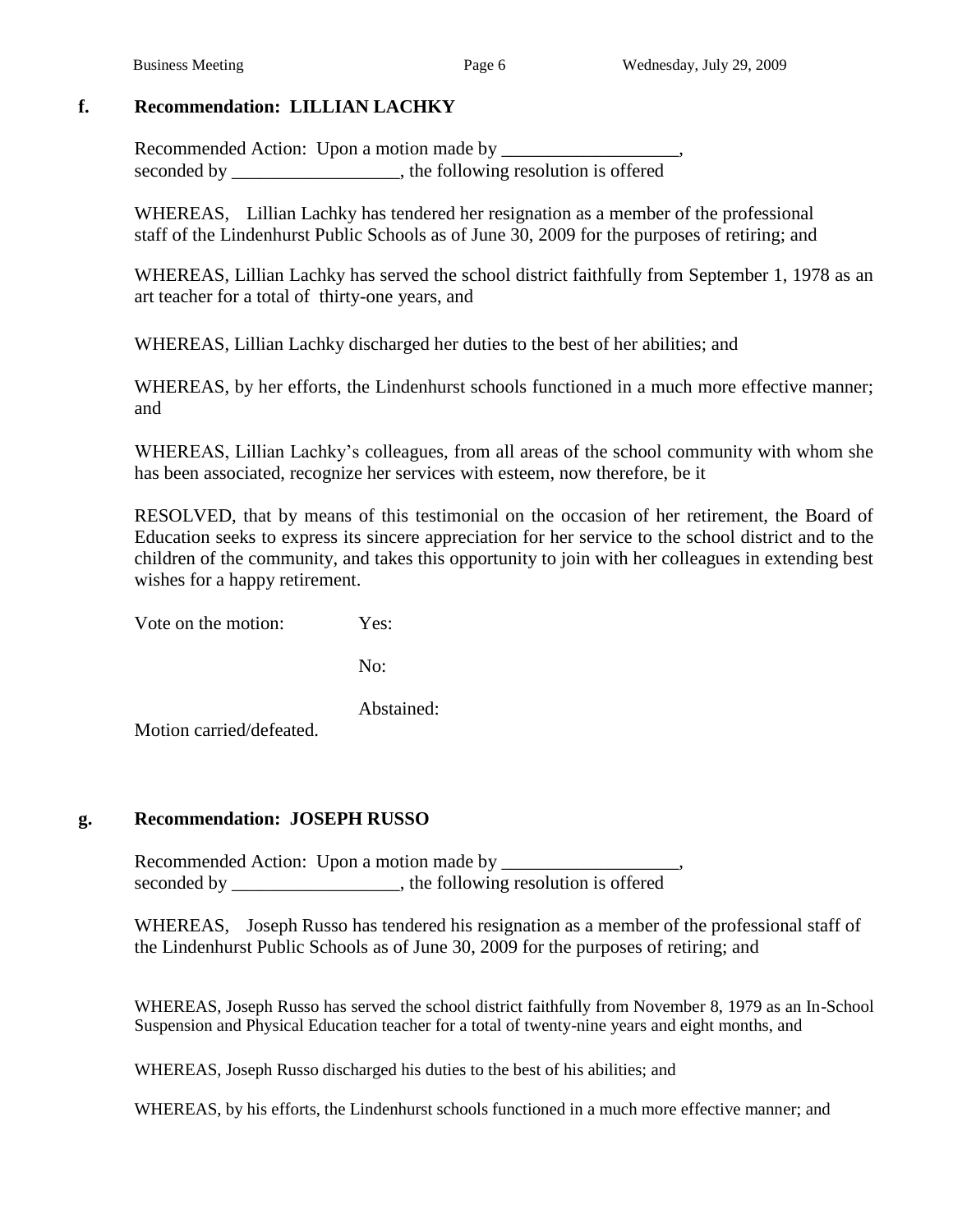Business Meeting Page 7 Wednesday, July 29, 2009 WHEREAS, Joseph Russo's colleagues, from all areas of the school community with whom he has been associated, recognize his services with esteem, now therefore, be it

RESOLVED, that by means of this testimonial on the occasion of his retirement, the Board of Education seeks to express its sincere appreciation for his service to the school district and to the children of the community, and takes this opportunity to join with his colleagues in extending best wishes for a happy retirement.

Vote on the motion: Yes:

No:

Abstained:

Motion carried/defeated.

## **h. Recommendation: MICHAEL TRACY**

Recommended Action: Upon a motion made by seconded by \_\_\_\_\_\_\_\_\_\_\_\_\_\_\_\_, the following resolution is offered

WHEREAS, MICHAEL TRACEY has tendered his resignation as a member of the professional staff of the Lindenhurst Public Schools as of June 30, 2009 for the purposes of retiring; and

WHEREAS, Michael Tracey has served the school district faithfully from February 2, 1978 as an Industrial Arts teacher for a total of thirty-one and a half years, and

WHEREAS, Michael Tracey discharged his duties to the best of his abilities; and

WHEREAS, by his efforts, the Lindenhurst schools functioned in a much more effective manner; and

WHEREAS, Michael Tracey's colleagues, from all areas of the school community with whom he has been associated, recognize his services with esteem, now therefore, be it

RESOLVED, that by means of this testimonial on the occasion of his retirement, the Board of Education seeks to express its sincere appreciation for his service to the school district and to the children of the community, and takes this opportunity to join with his colleagues in extending best wishes for a happy retirement.

Vote on the motion: Yes:

No:

Abstained:

Motion carried/defeated.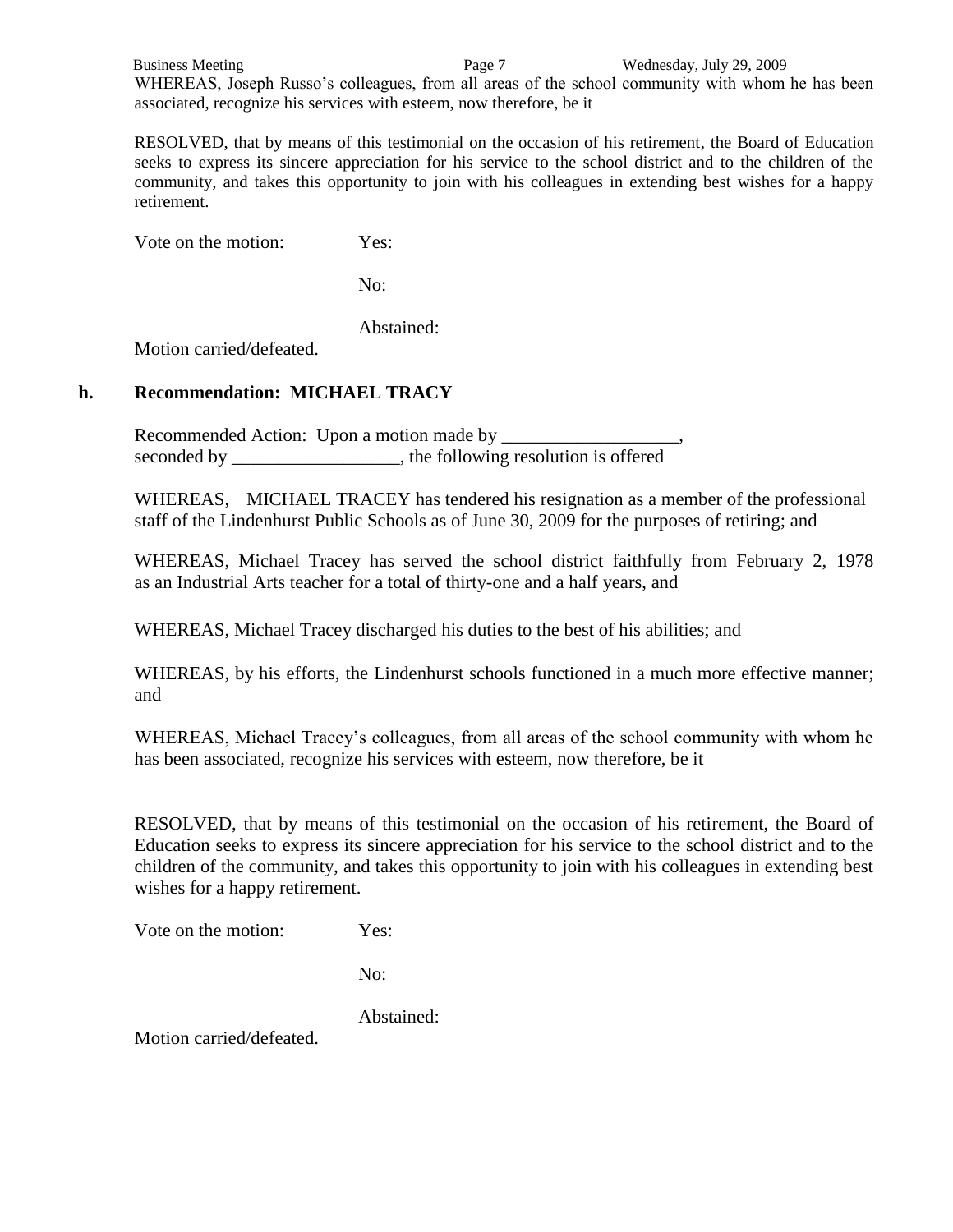## **i. Recommendation: PARTICIPATION IN NATIONAL SCHOOL LUNCH PROGRAM FOR THE 2009-2010 SCHOOL YEAR**

Recommended Action: Upon a motion made by \_\_\_\_\_\_\_\_\_\_\_\_\_\_\_\_\_\_\_, seconded by \_\_\_\_\_\_\_\_\_\_\_\_\_\_\_\_, the following resolution is offered

RESOLVED that the Board of Education, upon the recommendation of the Superintendent authorize the district to participate in the National School Lunch Program for the 2009-10 school year.

Note: See attached

Vote on the motion: Yes:

No:

Abstained:

Motion carried/defeated.

# **j. Recommendation: DONATION**

Recommended Action: Upon a motion made by \_\_\_\_\_\_\_\_\_\_\_\_\_\_\_\_\_\_\_, seconded by \_\_\_\_\_\_\_\_\_\_\_\_\_\_\_\_\_, the following resolution is offered

RESOLVED that the Board of Education, upon the recommendation of the Superintendent accept a donation from the William Rall PTA in the amount of \$2400. This donation is for the purpose of purchasing a smart board and project to be used at the William Rall Elementary School.

Note: See attached

Vote on the motion: Yes:

No:

Abstained:

Motion carried/defeated.

# **k. Recommendation: FIELD TRIPS**

Recommended Action: Upon a motion made by \_\_\_\_\_\_\_\_\_\_\_\_\_\_\_\_\_\_\_, seconded by \_\_\_\_\_\_\_\_\_\_\_\_\_\_\_, the following resolution is offered

RESOLVED that the Board of Education, upon the recommendation of the Superintendent approves the following field trips:

# **High School**

Mon. – Tues. September 14-15, 2009 Approximately 60 AP/Bio students to Sailor's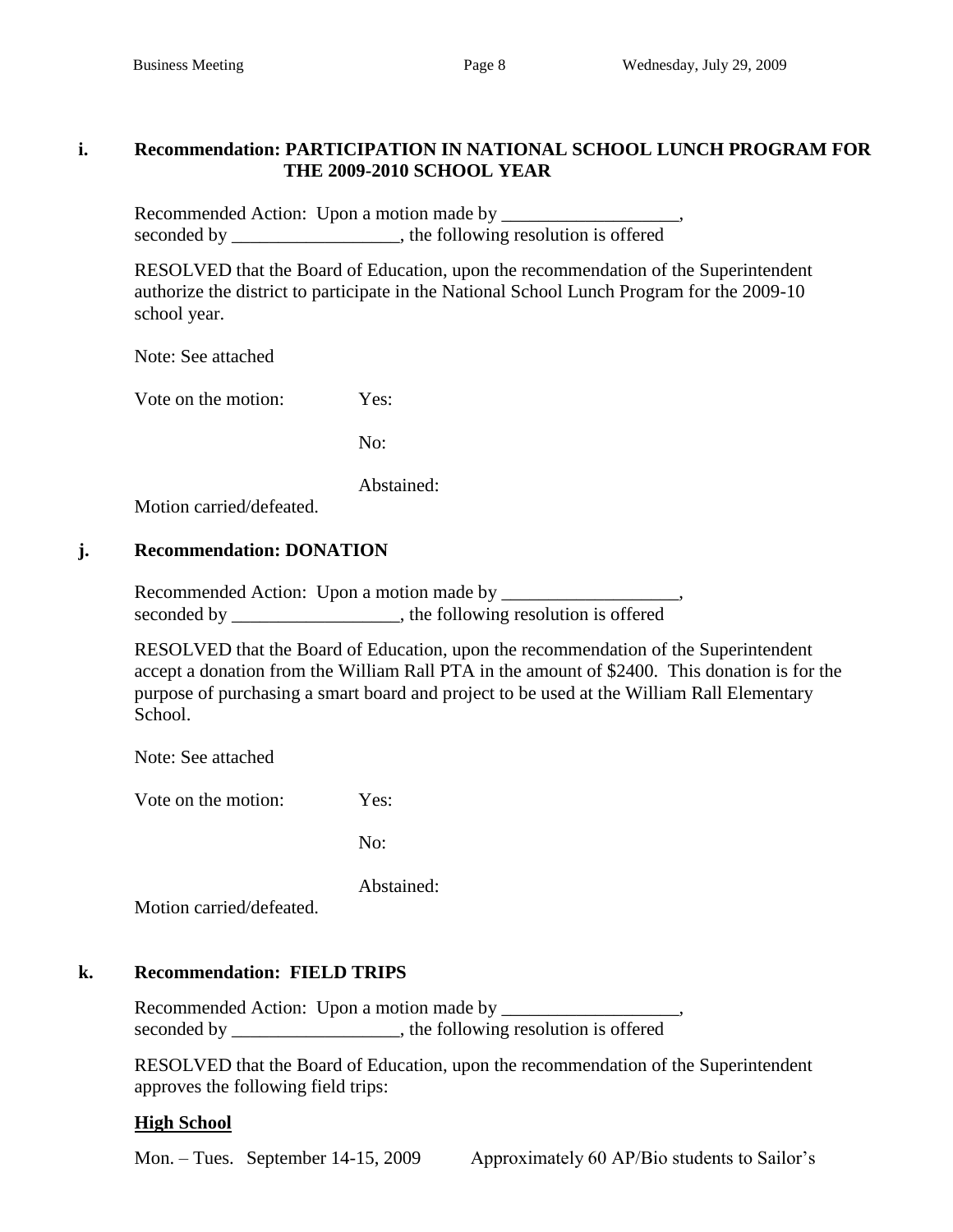| <b>Business Meeting</b>           |                                                                                         |            | Page 9<br>Via bus and ferry.      | Wednesday, July 29, 2009<br>Haven, Sayville. Students will be transported                                                                      |
|-----------------------------------|-----------------------------------------------------------------------------------------|------------|-----------------------------------|------------------------------------------------------------------------------------------------------------------------------------------------|
| Tues.                             | September 22, 2009                                                                      |            | via bus and canoe.                | Approximately 60 AP/Bio. Students to the<br>Nessequogue River. Students will be transported                                                    |
| $Sun. - Mon.$                     | September 27, 28, 2009                                                                  |            | be transported via bus and ferry. | Approximately 26 Peer Leadership students<br>to Quinipet Camp, Shelter Island. Students will                                                   |
| Tue.<br>Thurs.<br>Tues.<br>Thurs. | September 29, 2009<br>October 1, 2009<br>October 6, 2009<br>October 8, 2009 (rain date) |            | and ferry.                        | Approximately 20 AP/Bio students to Sailor's<br>Haven. Students will be transported via bus                                                    |
| $Sat. - Mon.$                     | November 14-16, 2009                                                                    |            | ferry.                            | Twenty-four peer leadership students to Shelter<br>Island. Students will be transported via bus and                                            |
|                                   | Thurs. – Mon. February 4-8, 2010                                                        |            | via bus and airplane.             | Approximately 26 Peer Leadership students to<br>Disney World, Florida. Students will be transported                                            |
| Fri.-Sun.                         | April 9 – 11, 2010                                                                      |            | transported via bus.              | Approximately 24 Peer Leadership students to<br>Frost Valley, New York. Students will be                                                       |
|                                   | <b>Boys' Varsity and Junior Varsity Soccer</b>                                          |            |                                   |                                                                                                                                                |
| Fri-Sun.                          | September 11-13, 2009                                                                   |            | via bus.                          | Approximately 50 Soccer Team members to the<br>Tenth Annual High School Hall of Fame Cup in<br>Oneonta, New York. Students will be transported |
| <b>High School</b>                |                                                                                         |            |                                   |                                                                                                                                                |
| Wed.                              | September 23, 2009                                                                      |            |                                   | Approximately 60 $11th$ and $12th$ grade Marine<br>Biology students to Venetian Shores. Students<br>will be transported via bus and kayak.     |
| Note: See attached                |                                                                                         |            |                                   |                                                                                                                                                |
| Vote on the motion:               |                                                                                         | Yes:       |                                   |                                                                                                                                                |
|                                   |                                                                                         | No:        |                                   |                                                                                                                                                |
| Motion carried/defeated.          |                                                                                         | Abstained: |                                   |                                                                                                                                                |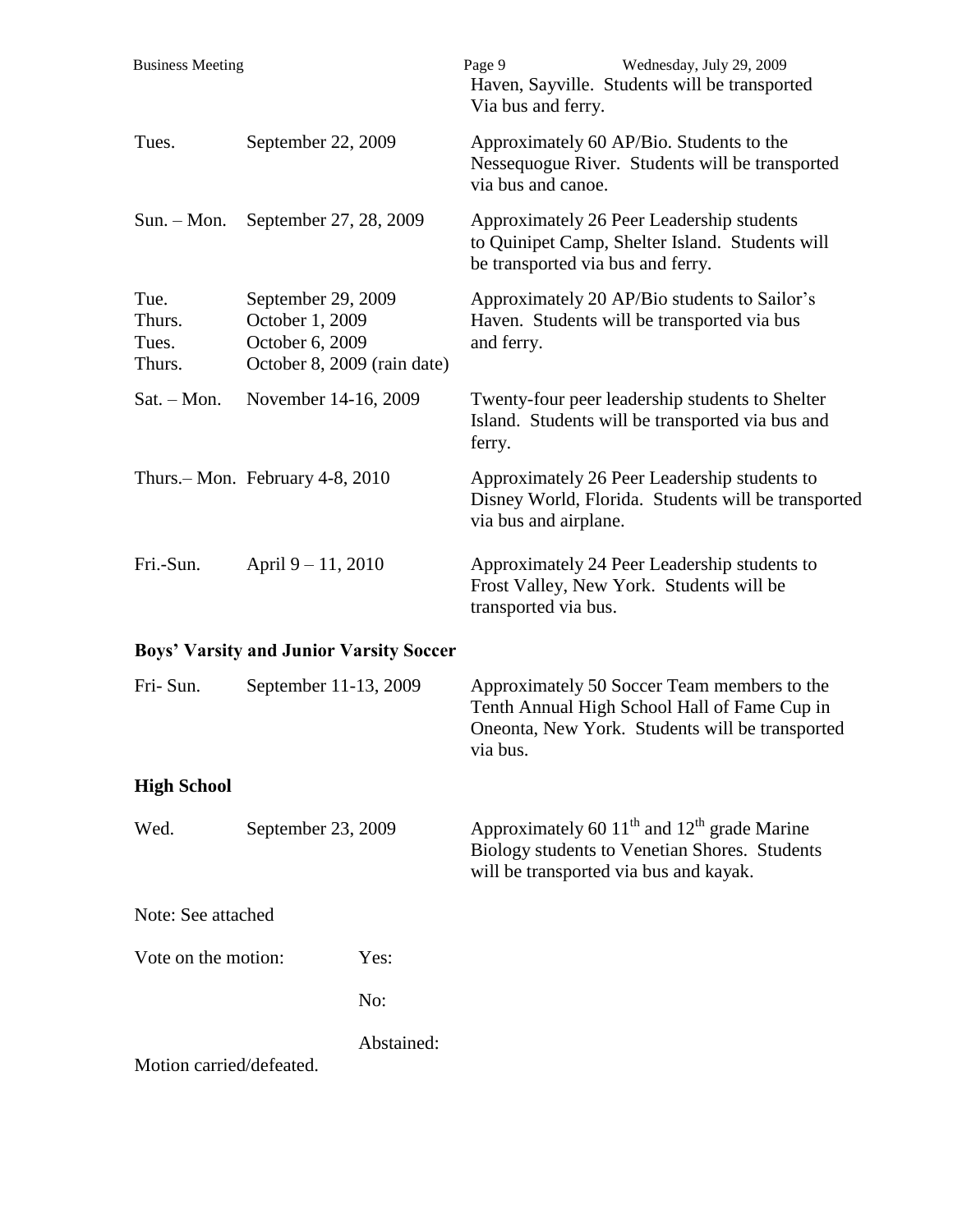# **11. SCHEDULES**

| Schedule | $A-1$      | No. 2    | Personnel, Instructional Resignations & Terminations        |
|----------|------------|----------|-------------------------------------------------------------|
| Schedule | $A-1$      | No. 2S   | <b>Athletic Supervision</b>                                 |
| Schedule | $A-1$      | No. 2C   | <b>Coaching Assignments</b>                                 |
| Schedule | $A-3$      | No. 5    | Personnel, Instructional Appointments                       |
| Schedule | $A-3$      | No. 6    | Personnel, Instructional Appointments                       |
| Schedule | $A-3$      | AE No. 1 | Personnel, Instructional Appointments, Adult/Continuing Ed. |
| Schedule | $A-3$      | AE No. 2 | Personnel, Instructional Appointments, Adult/Continuing Ed. |
| Schedule | $A-3$      | AE No. 3 | Personnel, Instructional Appointments, Adult/Continuing Ed. |
| Schedule | $A-3$      | AE No. 4 | Personnel, Instructional Appointments, Adult/Continuing Ed. |
| Schedule | $A-3$      | AE No. 5 | Personnel, Instructional Appointments, Adult/Continuing Ed. |
| Schedule | $A-4$      | No. 1    | <b>Central Office Non-Aligned Salaries</b>                  |
| Schedule | $AS-3$     | No, 1    | <b>Substitute Personnel Appointments</b>                    |
| Schedule | $B-1$      | No. PT.1 | Non-Instructional Personnel Resignations & Terminations     |
| Schedule | $B-3$      | No. 2    | Non-Instructional Personnel Appointments                    |
| Schedule | $B-3$      | No. PT1  | Non-Instructional Appointments - Part Time                  |
| Schedule | $B-3$      | No. S-1  | Non-Instructional Appointments Substitute Personnel         |
| Schedule | OA/C No. 3 |          | <b>Outside Agencies/Consultants</b>                         |
| Schedule | OA/C No. 4 |          | <b>Outside Agencies/Consultants</b>                         |
| Schedule | ST/I       | No. 1    | <b>Student Teachers/Interns/Observers</b>                   |